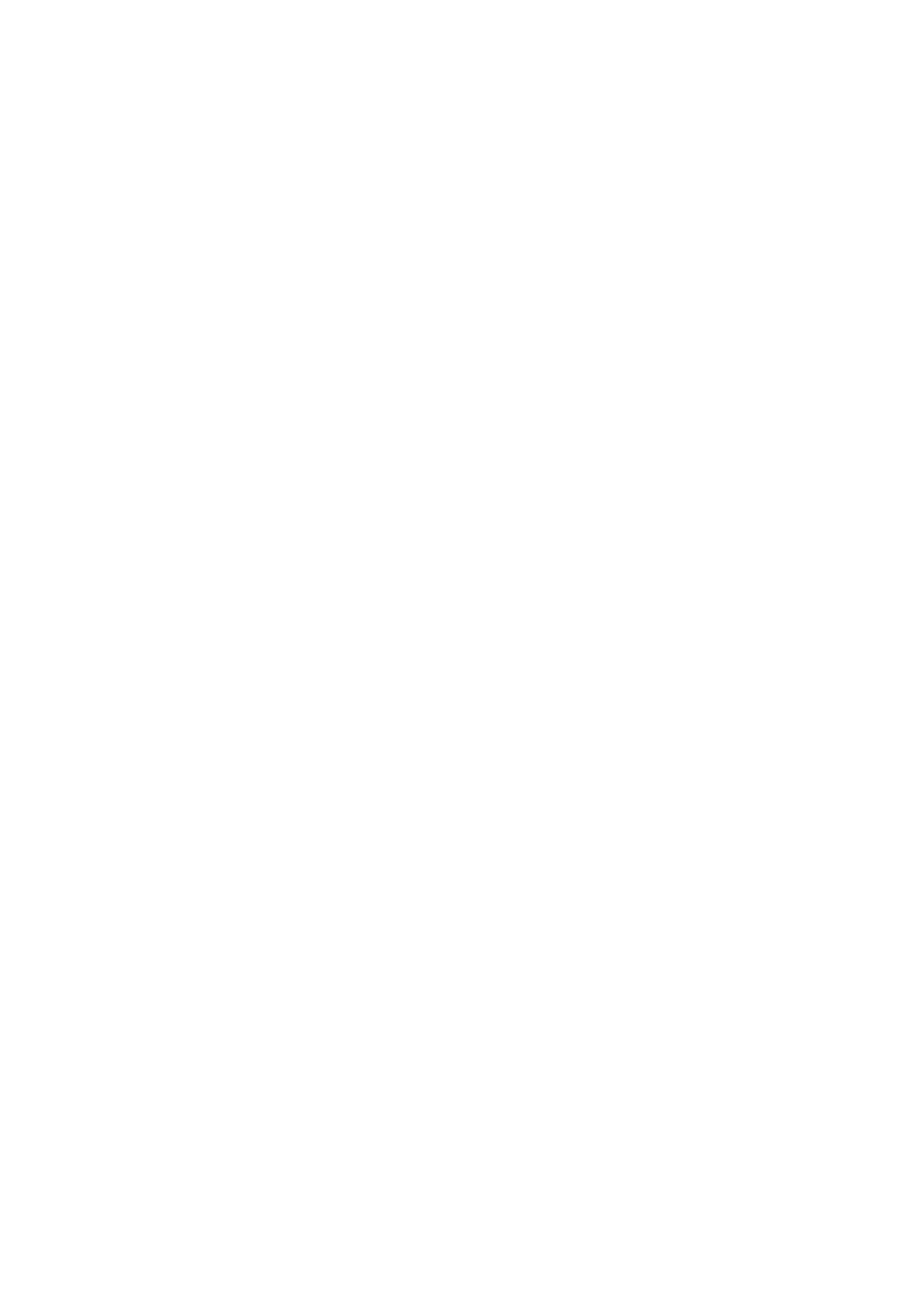# **Contents**

|    | <b>1.</b> Executive summary                                                                        |  |
|----|----------------------------------------------------------------------------------------------------|--|
| 2. | Findings for services where customers<br>purchase investments without a personal<br>recommendation |  |
| 3  | Findings for simplified advice services                                                            |  |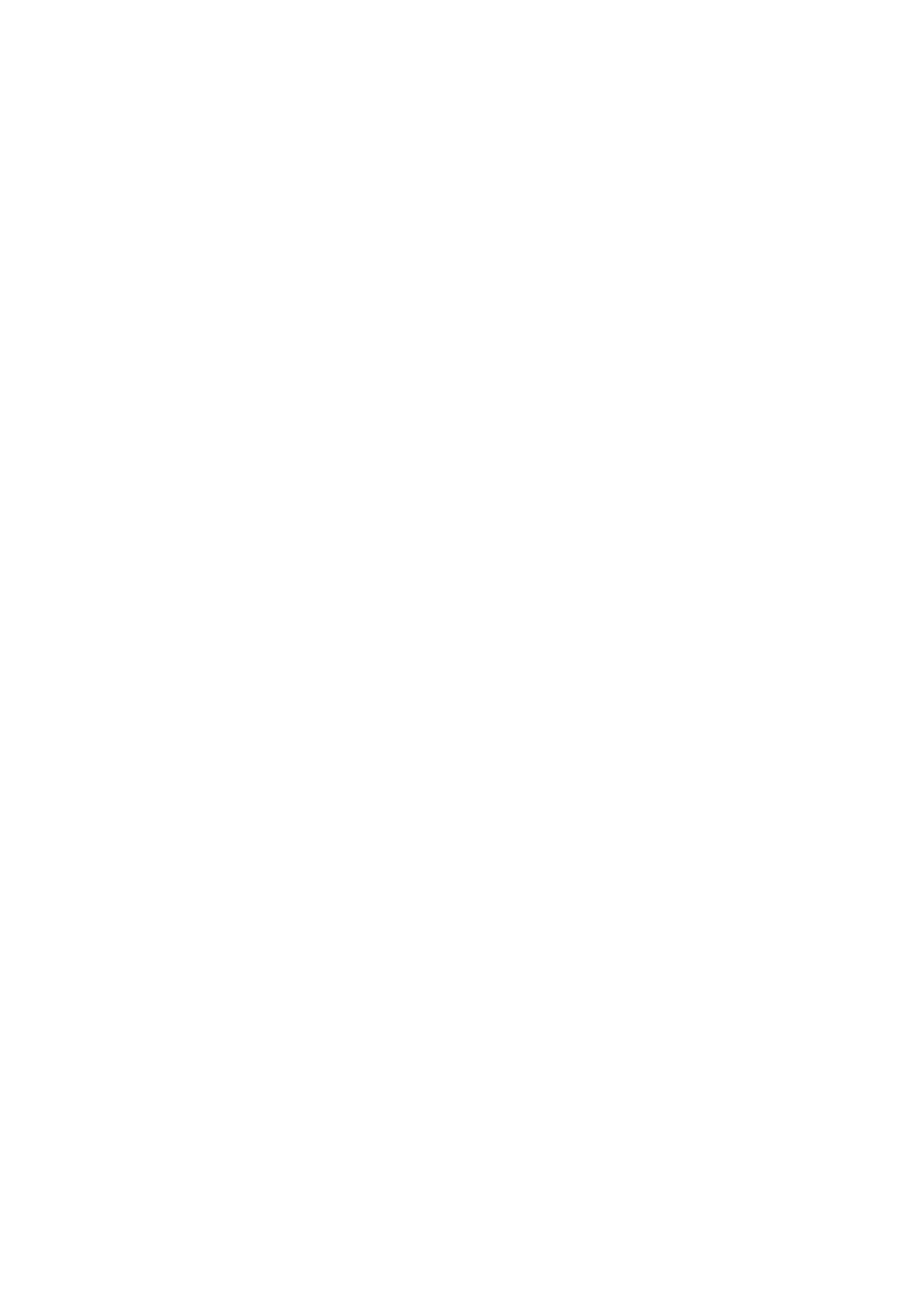# **1. Executive summary**

#### **Background**

A well-functioning retail investment market needs different delivery mechanisms in order to be fully effective for a broad range of potential investors. In recent years, advances in technology have led to significant changes in the distribution channels firms are using to sell investments to their customers. Regulatory change – particularly the Retail Distribution Review – has also contributed to market development.

Within this context, we decided to carry out a piece of thematic discovery work examining the new distribution models firms are using to sell investment products to consumers in the retail investment market. In line with the FCA's more forward-looking and pre-emptive supervisory approach, we wanted to take a closer look at developments in this market and how well these distribution models are supporting the delivery of good consumer outcomes.

The thematic review also informed existing FCA policy work in this area. Our ongoing engagement with the industry had found that firm uncertainty about aspects of the regulatory framework for selling investment products may have been inhibiting innovation and limiting the availability of products and services to consumers. In particular, some firms were unsure about exactly where the boundary sat between services providing personal recommendations and those that do not. Firms also asked for greater clarity on the regulatory requirements for advice services providing personal recommendations on specific consumer needs (i.e. focused advice or simplified advice).

The thematic review provided an opportunity to better understand the drivers influencing the development of new distribution models and identify the barriers inhibiting the development of simplified advice models.<sup>1</sup> It also allowed us to identify whether there was more we could do to support the delivery of good consumer outcomes by enhancing firms' understanding of all of the options available within the existing regulatory framework for distributing retail investment products.

### **What we did**

The thematic review aimed to gather evidence to inform whether further FCA work was necessary in this market. The review focused on two types of distribution model:

**•** Services where customers purchase investments without a personal recommendation: where customers make their own decision on the investment products they wish to purchase from the range offered by firms (with no personal recommendation being provided).

<sup>1</sup> Within the context of the existing FSA guidance on simplified advice published in March 2012: [www.fca.org.uk/static/pubs/guidance/fg12-10.pdf](http://www.fca.org.uk/static/pubs/guidance/fg12-10.pdf)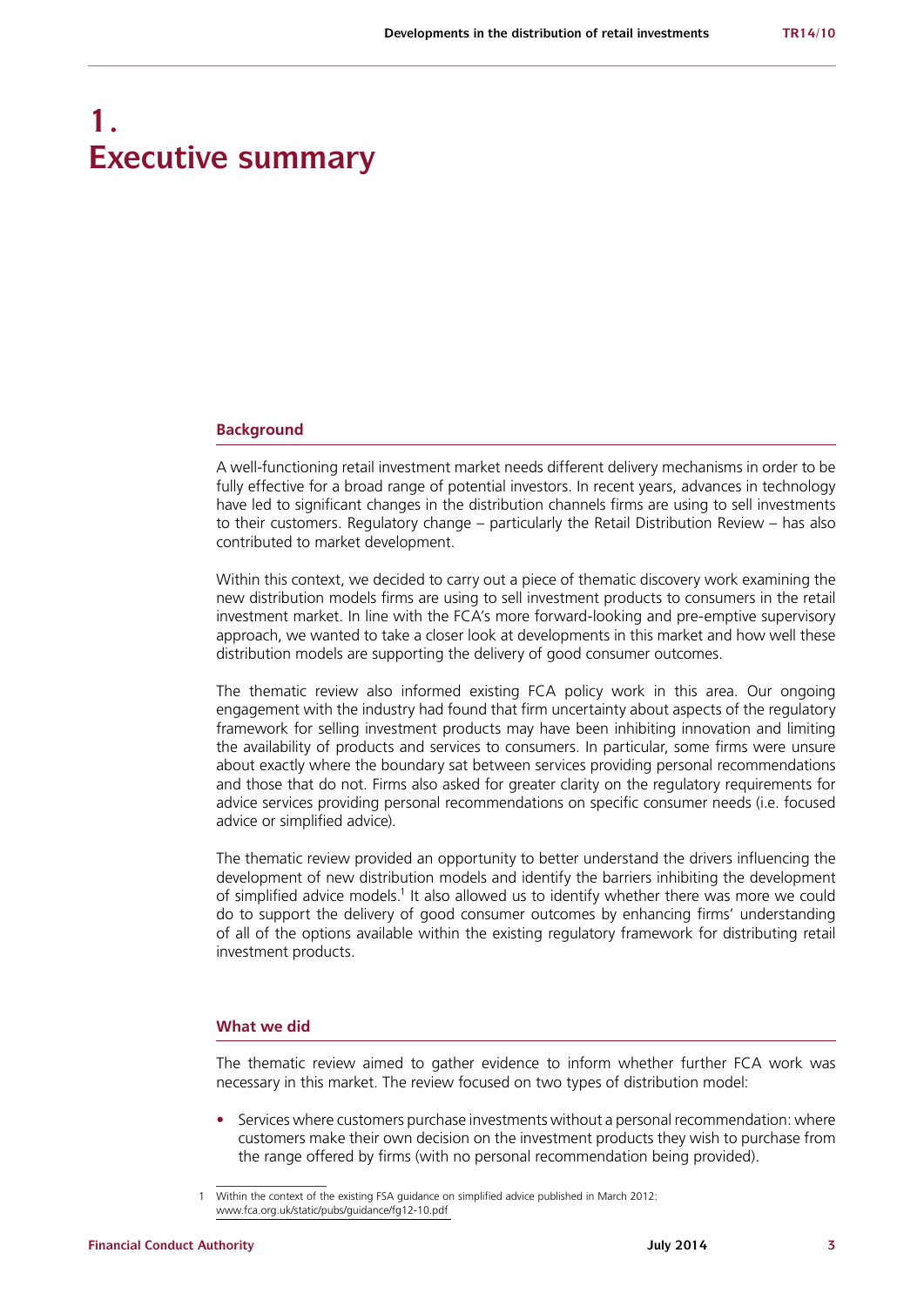**•** Simplified advice services: where firms use streamlined and/or automated advice processes to provide customers with a personal recommendation based upon their personal and financial circumstances.<sup>2</sup>

The review included visits to 13 firms from different sectors and with a range of both established and newer business models.<sup>3</sup> We focused on the design of firms' distribution models and whether they supported the delivery of good consumer outcomes.<sup>4</sup> The scope of the review did not include a direct assessment of the quality of consumer outcomes<sup>5</sup> or a detailed assessment of the costs associated with the delivery of the service.

In addition, we engaged extensively with trade and industry bodies to discuss market developments and how the regulatory framework was influencing the different distribution models used by the industry.6

#### **Our findings**

For services where customers purchase investments without a personal recommendation, our review found that most firms had identified the types of customer their service was appropriate for and designed their model to try and support informed customer decision-making. This included considering the range of investments they made available to customers, the type and content of supporting information customers needed to help them make good decisions, and the systems and controls necessary to monitor the quality of customer outcomes.

However, it was also clear that uncertainty regarding the application of the regulatory framework (or an overly cautious interpretation of how it applied) was leading some firms to exclude information and tools that were likely to help customer decision-making and reduce the risk of poor outcomes.

For simplified advice services, our review identified a number of barriers that are influencing firms' decisions to not develop simplified advice models. These include uncertainty on how the suitability requirements apply to simplified advice, the risks from delivering simplified advice online and uncertainty on the liabilities that apply to these sales.

<sup>2</sup> COBS 9.2.

<sup>3</sup> Including, but not limited to, the retail banking, life insurance, platform and retail intermediary sectors.

<sup>4</sup> The FCA has set out its view on what the combination of Principles for Businesses (the Principles) and detailed rules require respectively of providers and distributors in certain circumstances to treat customers fairly. 'Responsibilities of providers and distributors for the fair treatment of customers' (RPPD), [http://media.fshandbook.info/Handbook/RPPD\\_FCA\\_20130401.pdf](http://media.fshandbook.info/Handbook/RPPD_FCA_20130401.pdf).

<sup>5</sup> As a result, we commissioned a piece of independent, qualitative consumer research to better understand the motivations, needs and drivers of consumers who had recently purchased retail investment products without a personal recommendation. The findings from this research have been used to inform the guidance consultation and have been published separately.

<sup>6</sup> The output from these discussions was used to inform the focus of the thematic review and the guidance consultation.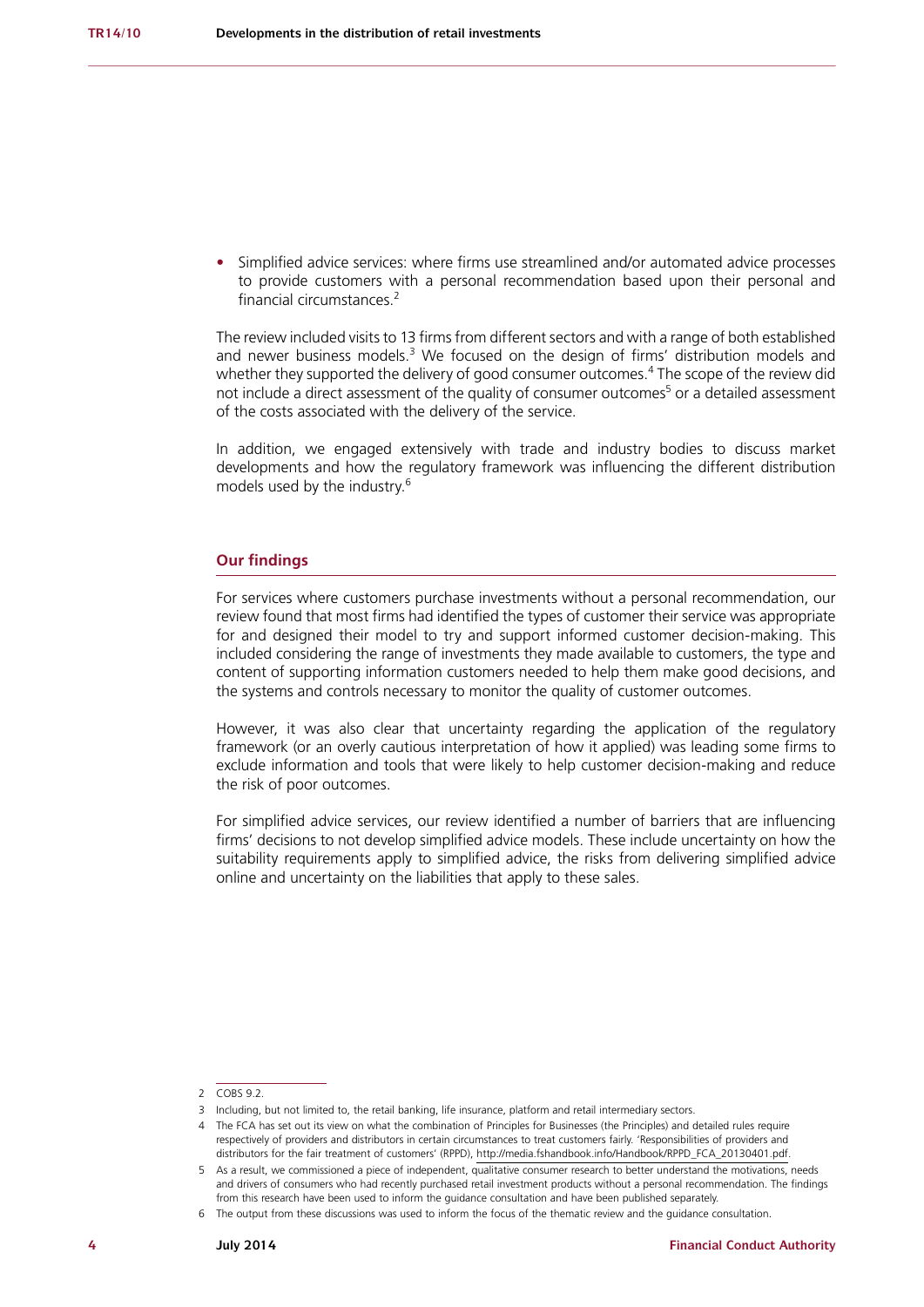#### **Supporting firms**

We have used the evidence from the review to help inform the guidance consultation published on this area, *Retail Investment Advice: Clarifying the boundaries and exploring the barriers*  to market development.<sup>7</sup> The guidance consultation aims to clarify the regulatory boundaries between retail investment services involving a personal recommendation and those that do not, as well as identify and explore how we might tackle any regulatory barriers that prevent firms from designing streamlined sales models either providing personal recommendations or leaving consumers to make their own decisions about retail investment products. The guidance consultation also summarises the findings from the consumer research on the experience of customers who purchase investments without a personal recommendation.<sup>8</sup>

For services where customers purchased investments without a personal recommendation, we have used this thematic report to describe how the firms we visited approached their design and governance. We believe that firms with robust governance focused on the needs of their customers are more likely to develop services that deliver good outcomes. So we have used this report to provide positive examples of how different firms have approached the design and ongoing governance of their distribution models.

We have also provided feedback to the firms involved in the review, highlighting any areas where further action is needed.

Firms are encouraged to review the content of the guidance consultation and this thematic report, and consider the implications for their own distribution models.

<sup>7</sup> [www.fca.org.uk/news/guidance-consultations/gc14-03](http://www.fca.org.uk/news/guidance-consultations/gc14-03)

<sup>8</sup> The market research firm that conducted the consumer research, NMG, has also published a separate document detailing its findings ('The motivations, needs and drivers of non-advised investors: A qualitative research report', [http://www.fca.org.uk/your-fca/documents/research/the-motivations-needs-and-drivers-of-non-advised-investors\)](http://www.fca.org.uk/your-fca/documents/research/the-motivations-needs-and-drivers-of-non-advised-i)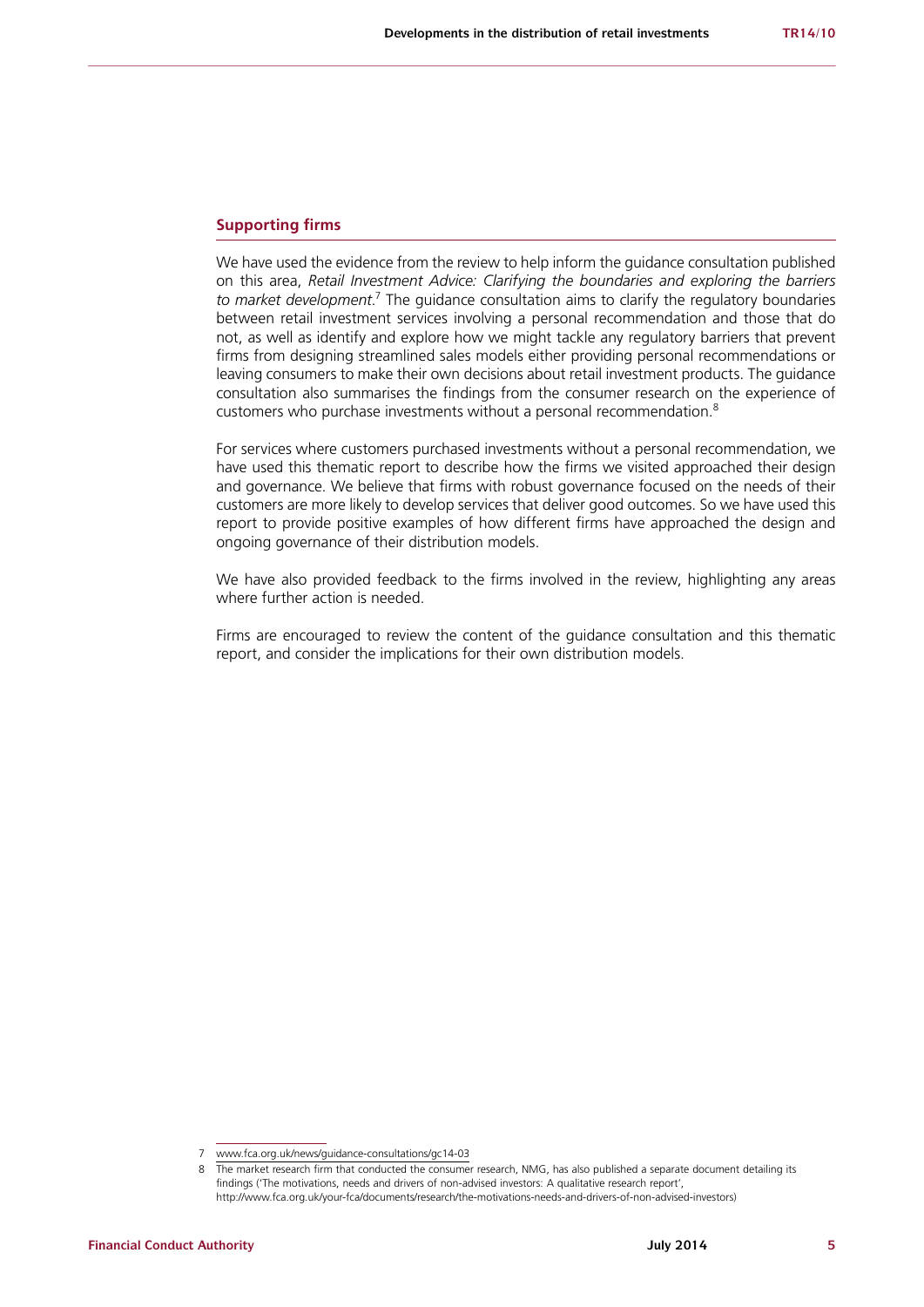# **2. Findings for services where customers purchase investments without a personal recommendation**

#### **Service design**

When designing services where customers purchase investments without a personal recommendation, firms should ensure they consider the type(s) of customer their service is likely to be appropriate for. They can then use this information to inform the design of key elements of their service and ensure it supports the delivery of good customer outcomes.<sup>9</sup>

Most firms had taken steps to identify the target market their service was likely to be appropriate for and used this analysis to inform its design. The evidence for this was gathered through a variety of channels, including formally commissioned consumer research, customer surveys, data from existing customers and data from third parties.

The detail of firms' target market varied. Some firms were able to define the characteristics of prospective customers very accurately and used this information to develop a detailed customer profile (or multiple profiles) that included granular information on factors such as their customers' age, wealth, level of financial knowledge and investment experience, and objectives. A small number of firms had also developed a profile for the kind of customers their service was not likely to be appropriate for.

Firms that had undertaken this analysis used the results to inform the design of key elements of their service. This included the range of investments they made available to customers, the type and content of supporting information, their marketing strategy, and the controls they put in place to monitor the quality of customer outcomes. As a result, these firms could better ensure their services met genuine customer needs and were more likely to result in good customer outcomes.

#### . **Firm that had carried out and used consumer research to inform the design of its service**

Firm A wanted to better understand the profile of the customers using its service so that it could consider how effectively it was meeting their needs and whether any changes were necessary. It decided to carry out consumer research on existing customers to better understand their financial circumstances and investment objectives. The research also tested how customers navigated their way through the purchase journey on the firm's website.

The research found that the firm had two dominant customer profiles, each with distinctive needs and objectives. Firm A used these findings to update the investment proposition and supporting information within its service to better meet the needs of these customer profiles. It also updated the management information it collected to better monitor potential risks stemming from its service.

<sup>9</sup> COBS 2.1.1, Principle 2, Principle 3, Principle 6, Principle 7, Principle 9 and RPPD.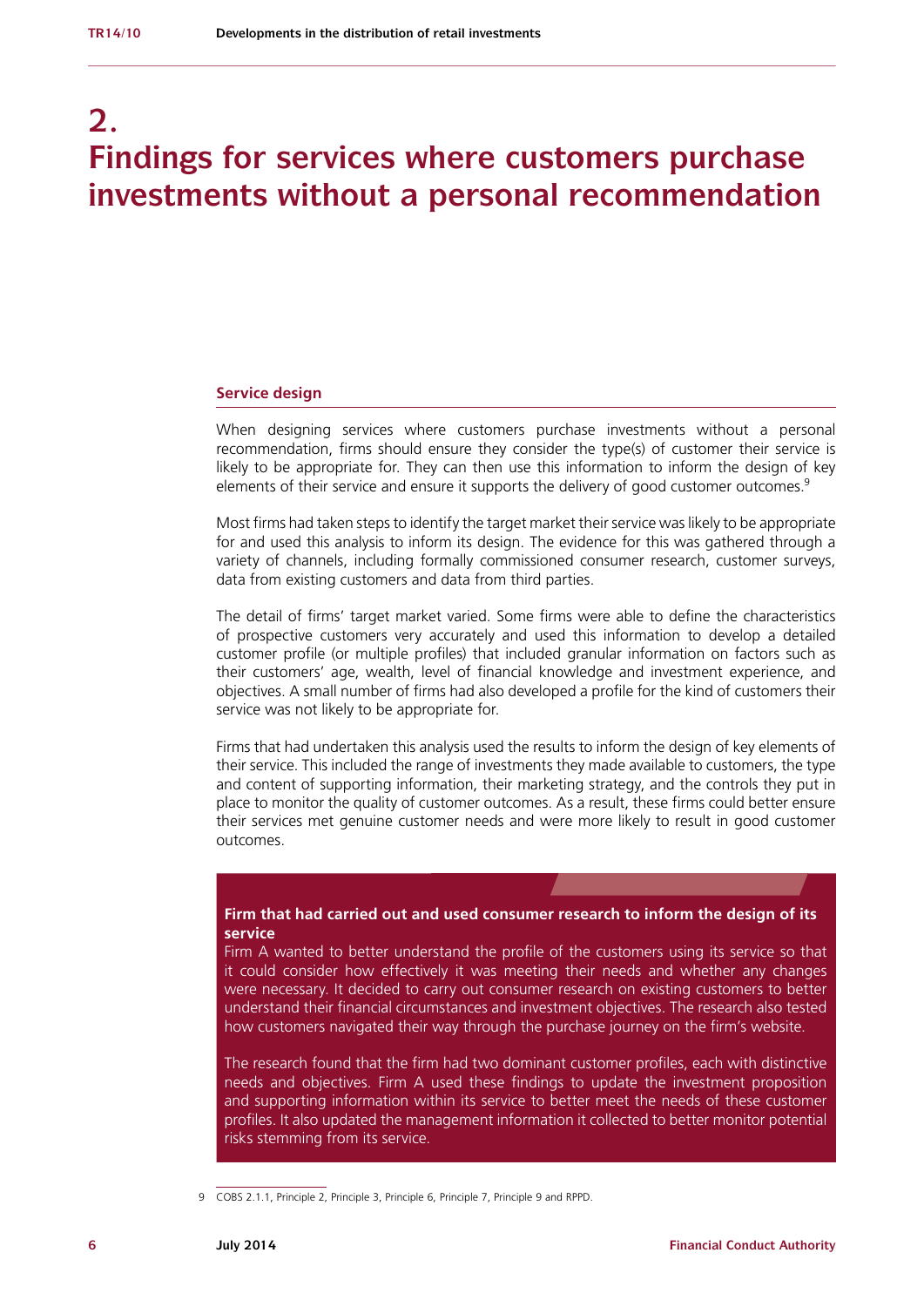#### . **Firm that identified the types of customer its service was not appropriate for and used this to inform its design**

Firm B decided to launch a new service to a group of its existing customers. Before it designed the new service, it considered whether there were any types of customer for whom the new service was not likely to be appropriate. Firm B identified a potential risk for customers with high levels of unsecured debt and customers that had only ever invested in cash deposits. It used this analysis to inform the type of customer it marketed its service to, as well as the type of generic financial planning and general investment information it provided to customers to inform their decision on whether to invest. This included prominent information on the importance of repaying unsecured debts before investing, the difference between saving and investing, and the factors customers should consider when selecting potential investments.

Firm B considered how best to communicate this information to customers in a way that was clear and understandable. It tested a draft version of the information with a group of customers to ensure it was effective and then used these findings to inform the design of its customer interface.

However, there were a small number of firms that had either not undertaken any significant work to identify their likely target market or had a very broad target market (for example, 'any person that wants to manage their own investments'). These firms were less able to articulate how their service supported their customers in making informed purchase decisions. They were also less able to identify and monitor the potential risks from their customers purchasing investments without a personal recommendation.

Where firms do not identify the types of customer their service is likely to be appropriate for, there is an increased risk of customers making investment selections that are unlikely to meet their needs and objectives and could result in poor customer outcomes.

#### **Investment proposition**

When deciding the range of investment products offered via their service, firms should ensure they are compatible with the characteristics, objectives and needs of their potential customers.<sup>10</sup>

The range of investments firms made available to customers through their services varied widely. At one end of the spectrum were firms whose service was based on their desire to offer their customers access to the widest range of investments, including some complex and nonmainstream products. At the other end were firms that had made a conscious decision to limit their range of investments to a small number of simpler products.

Firms' choice of investment proposition was often driven by the analysis they had undertaken on the target market for their service. Firms were able to use this information to determine the kinds of products that were likely to meet their customers' objectives and the supporting information that would help customers make informed decisions on which investments were appropriate for their needs.

Some firms had also decided to exclude certain types of products from their range of investments after identifying that their customers were unlikely to have sufficient financial knowledge and

<sup>10</sup> COBS 2.1.1, Principle 2, Principle 3, Principle 6, Principle 7, Principle 9 and RPPD.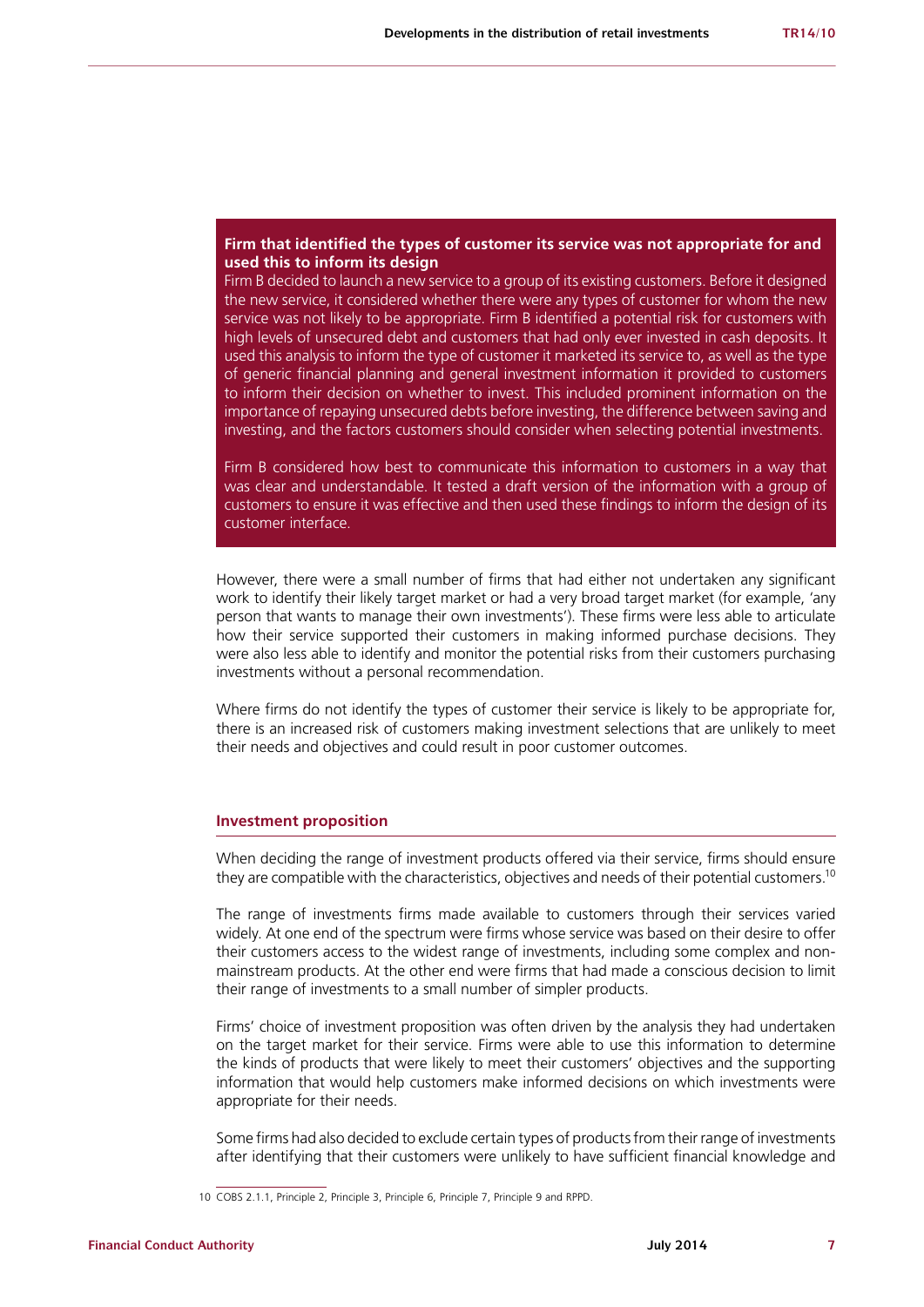experience to understand the key features, benefits and risks involved and make an informed purchase decision. A small number of firms had also decided − based on the profile of their target market and the firm's own risk appetite – that there were certain types of products they were not comfortable selling to their target market without a personal recommendation.

#### . **Firm that had limited its product range to a small number of simple products**

Firm C's consumer research found that the needs and objectives of its target market would be best met with a small range of low cost, ISA-wrapped investments with simple features. It used this analysis to ensure that the eventual composition of its product range was based on these criteria.

### **Firm that tailored its range of investment products based upon its customer profile**

Prior to the launch of its service, Firm D conducted consumer research that identified its target market struggled to understand products with more complicated features. The firm was concerned that if it included products of this nature within its range of investments, there was a significant risk its customers might make ill-informed purchase decisions (i.e. without understanding the products' underlying features and potential risks). Based on this analysis, the firm decided to exclude investments with more complicated features from the range of products it sold to its customers without a personal recommendation. It also ensured this factor was included within its due diligence process for new products.

Firms that had a broad target market or a target market that encompassed different customer profiles (for example, in terms of customer objectives or their level of financial knowledge and experience) faced the additional challenge of designing their service to try and meet different customer needs. Firms had sought to meet this challenge in a number of ways. Some firms had developed different purchasing 'channels' within their service, explaining the features of each channel to customers so that they could then decide which best suited their circumstances. Other firms had developed tools to help customers assess the range of potential investments based on a variety of criteria.

#### . **Firm that designed its investment proposition to try and meet the needs of different customer profiles**

Firm E designed its investment proposition to include distinct 'channels' offering varying levels of product choice and complexity for the different customer profiles its service was targeted at. Customers were able to use the information provided on its website to determine which of the different purchasing channels best suited their objectives and their level of financial knowledge and experience. They were then able to use relevant supporting information (tailored to that customer profile) to make their investment selection from the available products.

One of the main ways in which some firms sought to assist customer investment selection was through undertaking their own research on the investments available via their service and then publishing the findings. For example, by producing 'best buy' lists of potential products. A number of firms' customer research had found that a proportion of their customers valued analysis of potential products and used it to help inform their decision-making.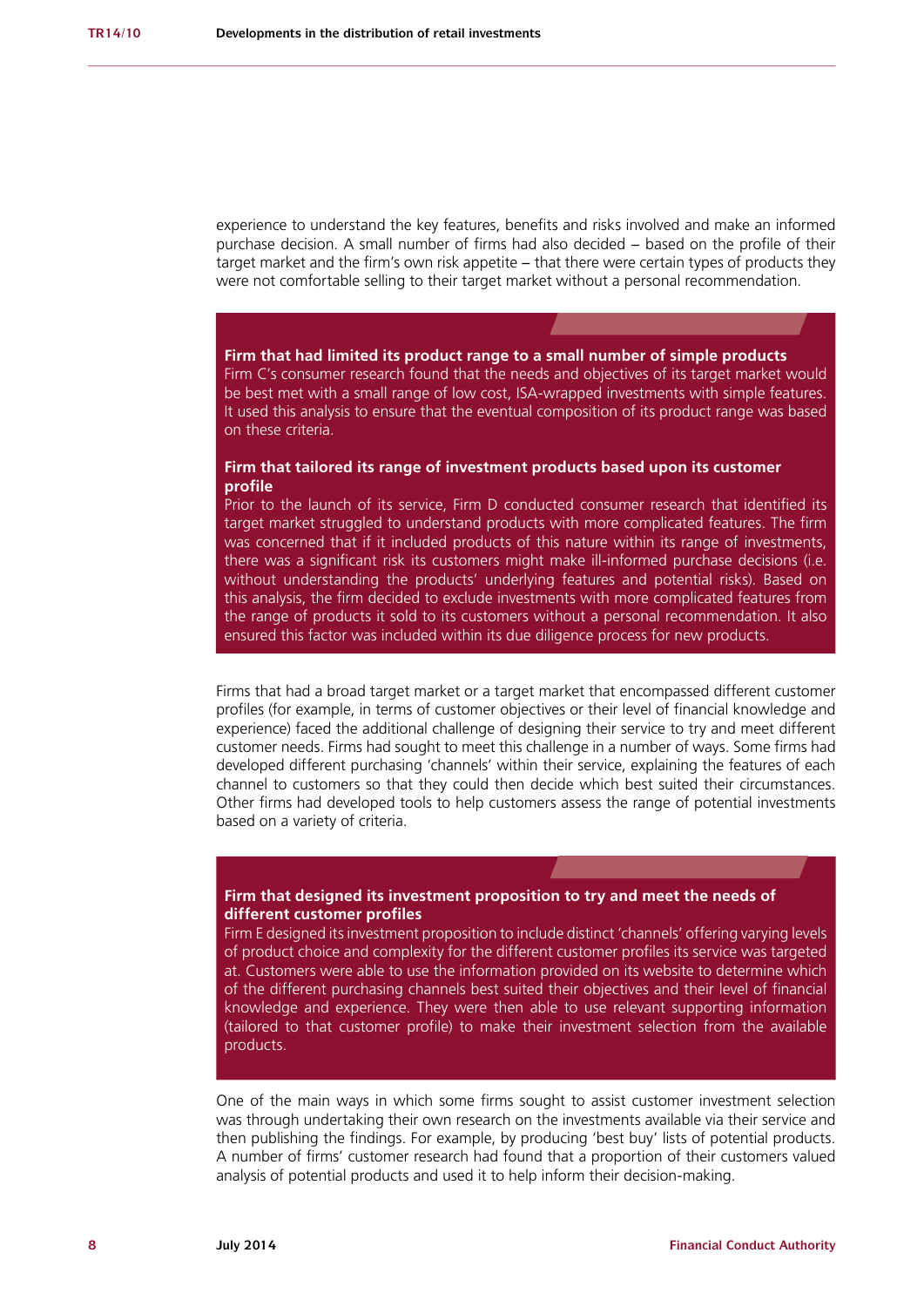This investment research tended to be carried out on either a quantitative, qualitative or combination basis. Firms then updated it periodically. Where firms produce this type of research for their customers, they should take account of the information their customers will need to understand this element of their service and ensure it is communicated to them in a way that is fair, clear and not misleading.<sup>11</sup> Where firms do not make this clear, there is an increased risk of customers selecting their investments on an uninformed and potentially misleading basis.

All firms conducted a form of due diligence on potential products as part of their new product approval process before including them within their investment range. However, the structure and focus of firms' due diligence varied. For example, some firms considered additional factors that focused on ensuring only products appropriate for their target market were included within their investment range.

All of the firms that sold complex financial instruments (for the purpose of The Markets in Financial Instruments Directive), followed the requirement for customers to take an appropriateness test<sup>12</sup> to allow the firm to assess whether customers had the knowledge and experience necessary to understand the risks involved.<sup>13</sup>

#### **Marketing strategy**

When deciding whether and how to communicate information to a particular target market. firms should take into account the nature of the product or business, the risks involved, the likely information needs of the average recipient, and the role of the information in the sales process.14

Most firms had a marketing strategy for their service to try and attract new customers. The effectiveness of these strategies depended upon the knowledge firms had of their intended target market and their ability to accurately target it. Where firms had developed a detailed profile of their target market they were able to design their marketing campaigns – in terms of the channels used and the content of the financial promotions – to minimise the risk of inadvertently targeting customers for whom their service was not likely to be appropriate.

#### . **Firm that modified its marketing strategy in light of issues identified by its management information**

Firm F used the analysis it had carried out on the target market for its service to inform the channels its marketing strategy used to try and attract new customers. Initially, the marketing strategy was judged successful as the firm could directly attribute an increase in new customers to the channels used to deliver its latest marketing campaign. However, following a significant correction in global stock markets a number of months later, its management information identified an increase in customers contacting its customer service centre with concerns about the value of their portfolio, with some looking to reduce the level of investment risk they were taking or disinvest.

<sup>11</sup> COBS 2.1, COBS 4.2, Principle 7 and RPPD.

<sup>12</sup> Where a customer wants to purchase a complex product without a personal recommendation, an investment firm must seek information from a client or potential client to enable the firm to determine whether the client has the knowledge and experience, to the extent appropriate to the nature of the client, service and product, to understand the risks involved in the transaction or service that is envisaged.

<sup>13</sup> The assessment of the content of firms' appropriateness tests was outside the scope of this project.

<sup>14</sup> COBS 4, Principle 6 and Principle 7.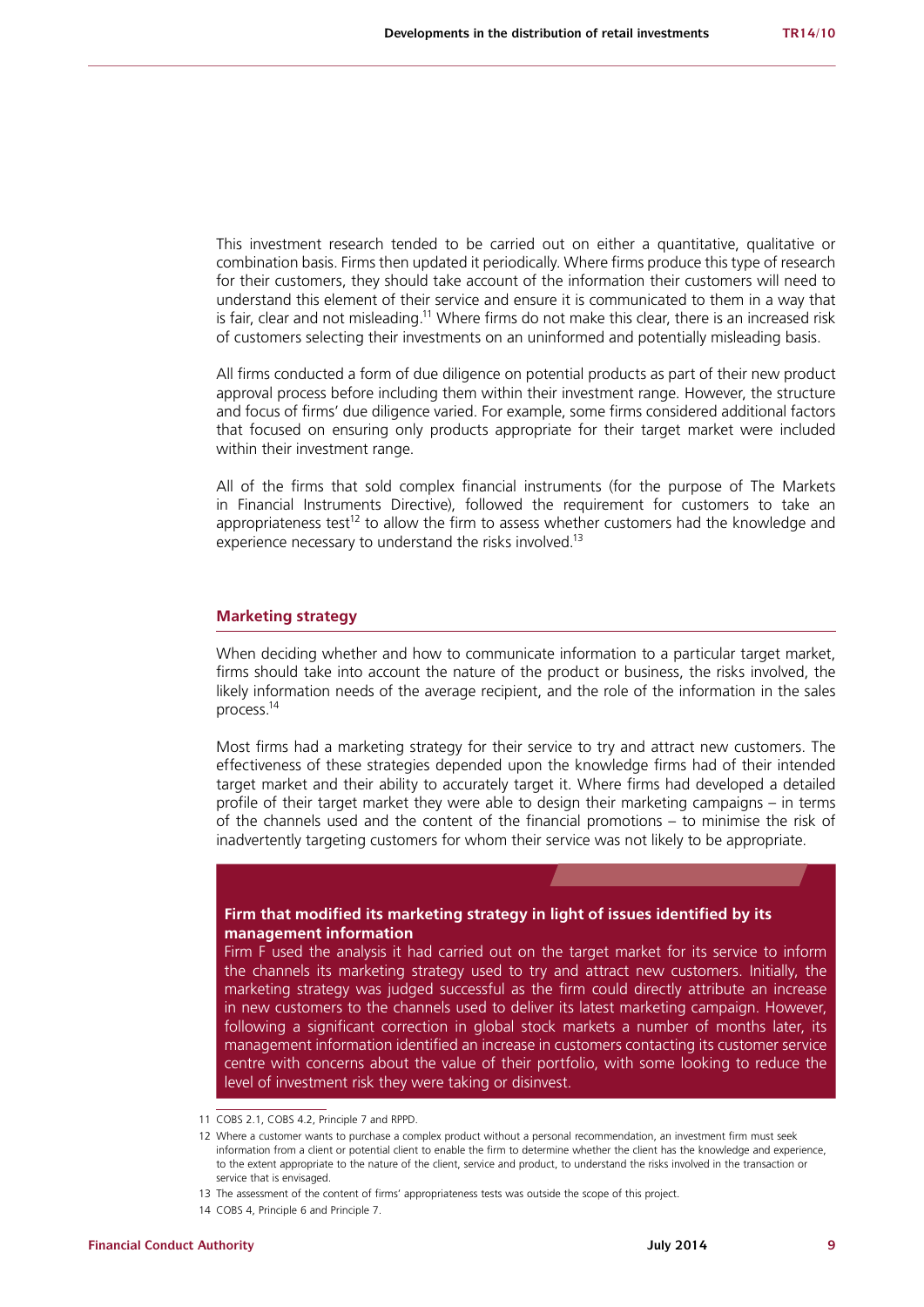. had contacted the firm with concerns about their investment were outside the firm's 'ideal' Firm F's analysis of this MI identified that a significant proportion of the customers who target market. It also identified that this same group of customers had decided to use the firm's service after seeing financial promotions within a specific channel. The firm made the decision to review its future use of this channel, as well as the content of future financial promotions, to try and mitigate future issues.

#### **Customer interface**

Firms should consider the target market for their service, including its likely level of financial capability, and use this to inform the information they supply to customers. They should also take account of the information customers are likely to need to understand their service, its purpose and any risks, and ensure this is communicated in a way that is clear, fair and not misleading.15

#### **Design of the customer interface**

All of the firms we visited had, to varying degrees, considered how to design their customer interface to try and equip customers with the information and tools necessary to support good decision making. Most firms had also identified and attempted to mitigate potential risks linked to customers making their own investment decisions. Firms gathered this evidence via a variety of channels including formal consumer research, pre and post-sale customer surveys, customer testing and web analytics.

#### . **Firm that used consumer testing to inform the design of its website**

Prior to the launch of its online service, Firm G carried out customer testing of its prospective website. It used the testing to check whether customers navigated their way through the firm's website as expected and to assess whether the content of the supporting information and tools was effective in helping customers make their own investment decisions.

#### **Firm that used web analytics to assess the effectiveness of its website**

Firm H used analysis of how customers navigated through its website to continually monitor how it was used and, where necessary, update its design. It used software that tracked the web journeys made by a sample of users to assess whether customers proceeded through the website as anticipated, which webpages (and parts of webpages) customers used most frequently and the 'dwell time' for each webpage<sup>16</sup>, particularly webpages that contained key disclosure material. Firm H used the output from this analysis to modify the content and layout of its website to try and better support its customers.

In addition, a small number of firms had either undertaken their own analysis of customer behaviour or used available evidence from published research on behavioural economics to help inform the design of their customer interface. This included the FCA's Occasional Paper on the application of behavioural economics to financial services regulation.<sup>17</sup>

<sup>15</sup> COBS 2.2, COBS 4.2, COBS 4.5, Principle 6 and Principle 7.

<sup>16</sup> In this context, 'dwell-time' describes the length of time a web-user remains on a specific web-page.

<sup>17</sup> www.fca.org.uk/static/documents/occasional-papers/occasional-paper-1.pdf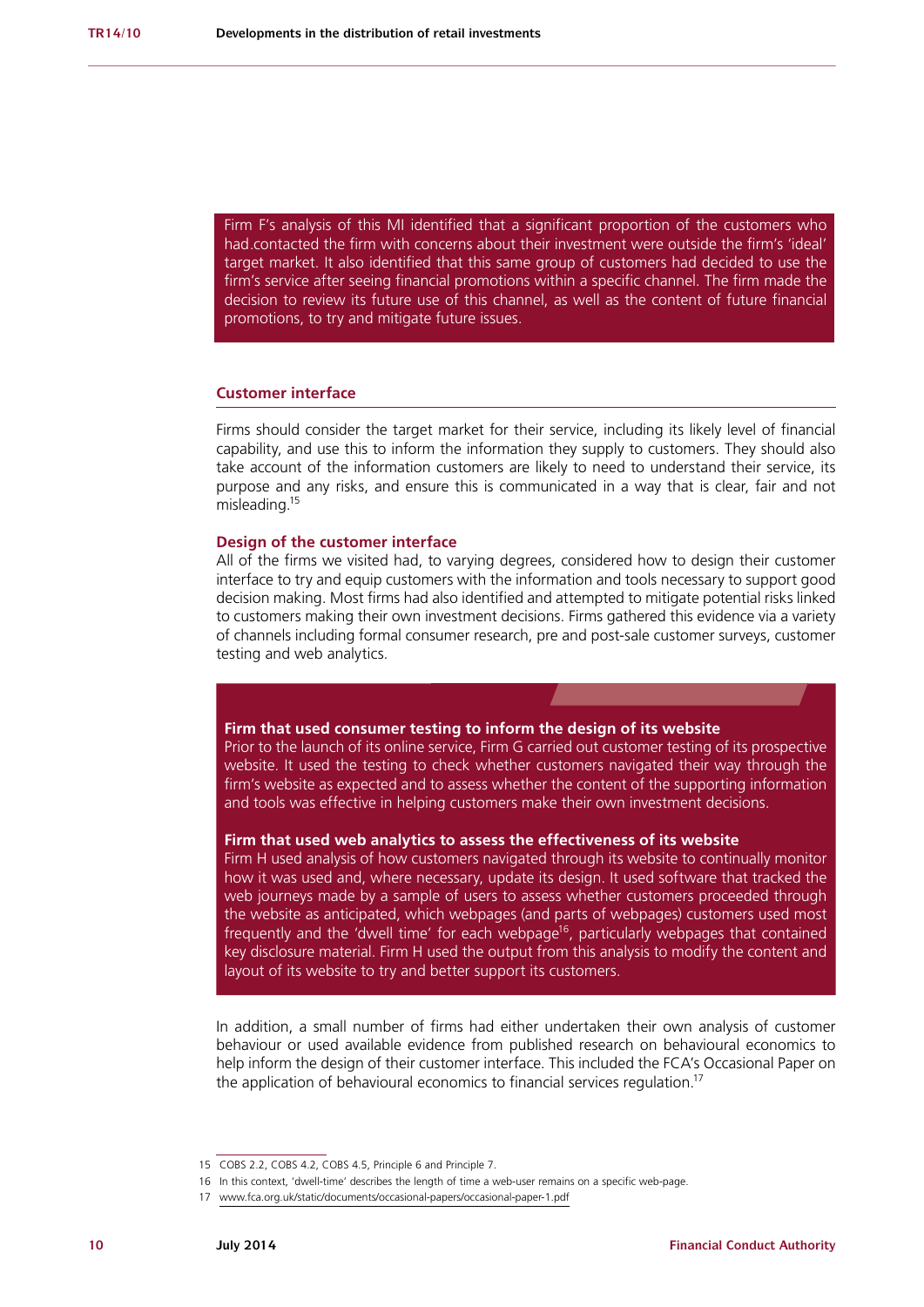These firms were aware that consumers often make errors when choosing and using financial products, and these can be detrimental. They used this analysis to identify the typical behavioural biases of customers making their own investment decisions, understand why they take place and then put in place relevant mitigants to try and encourage better customer decision-making. For example, to try and prevent customers from selecting funds based solely on their popularity ('herd behaviour') and historical investment performance ('projection bias'), or educate customers on the risks from trading too frequently (due to biases such as 'overconfidence' or 'loss aversion').

#### . **Firm that used behavioural economics to influence the design of its customer interface**

Firm J had conducted its own research on the factors influencing how customers make their investment decisions. This identified a number of common potential behavioural biases that could have a significant impact on the likelihood of the selected investment meeting the customers' objectives.

Firm J used this knowledge to produce a set of investment principles that sought to educate customers on the behavioural traits that were likely to deliver long-term success. It also used this analysis to inform the design of its customer interface so that the risks of common behavioural biases were reduced.

#### **Disclosing the basis of the service to customers**

Firms need to ensure they provide potential customers with the information necessary for them to understand the nature and the risks of the service that is being offered so customers can make the decision on whether to proceed on an informed basis. Firms should also take account of the information needs of their target market and ensure they provide sufficient information in a way that is clear, fair and not misleading.<sup>18</sup>

All of the firms explained the nature of their service to potential customers. However, in some of the firms, this disclosure was not displayed prominently on their webpages or in disclosure documents. The majority of firms also included the relevant risk warnings (including capital at risk, past performance and tax risk warnings). However, some firms did not include all of the relevant risk warnings or did not give them sufficient prominence, particularly when promotional material was communicated via social media. Given the importance of customers understanding the nature of the service and any risks before deciding whether to proceed, it is important that firms ensure they communicate this clearly.

#### . **Firm that provided clear information on the basis of its service and the implications for customers**

Firm K's website contained clear information on the fact that its service did not involve providing a personal recommendation and the implications of this for customers. This included the importance of the customer considering whether they ought to seek regulated advice if they were unsure on how to proceed.

<sup>18</sup> COBS 2.1, COBS 2.2, COBS 4.2, COBS 4.5, COBS 6, Principle 6 and Principle 7.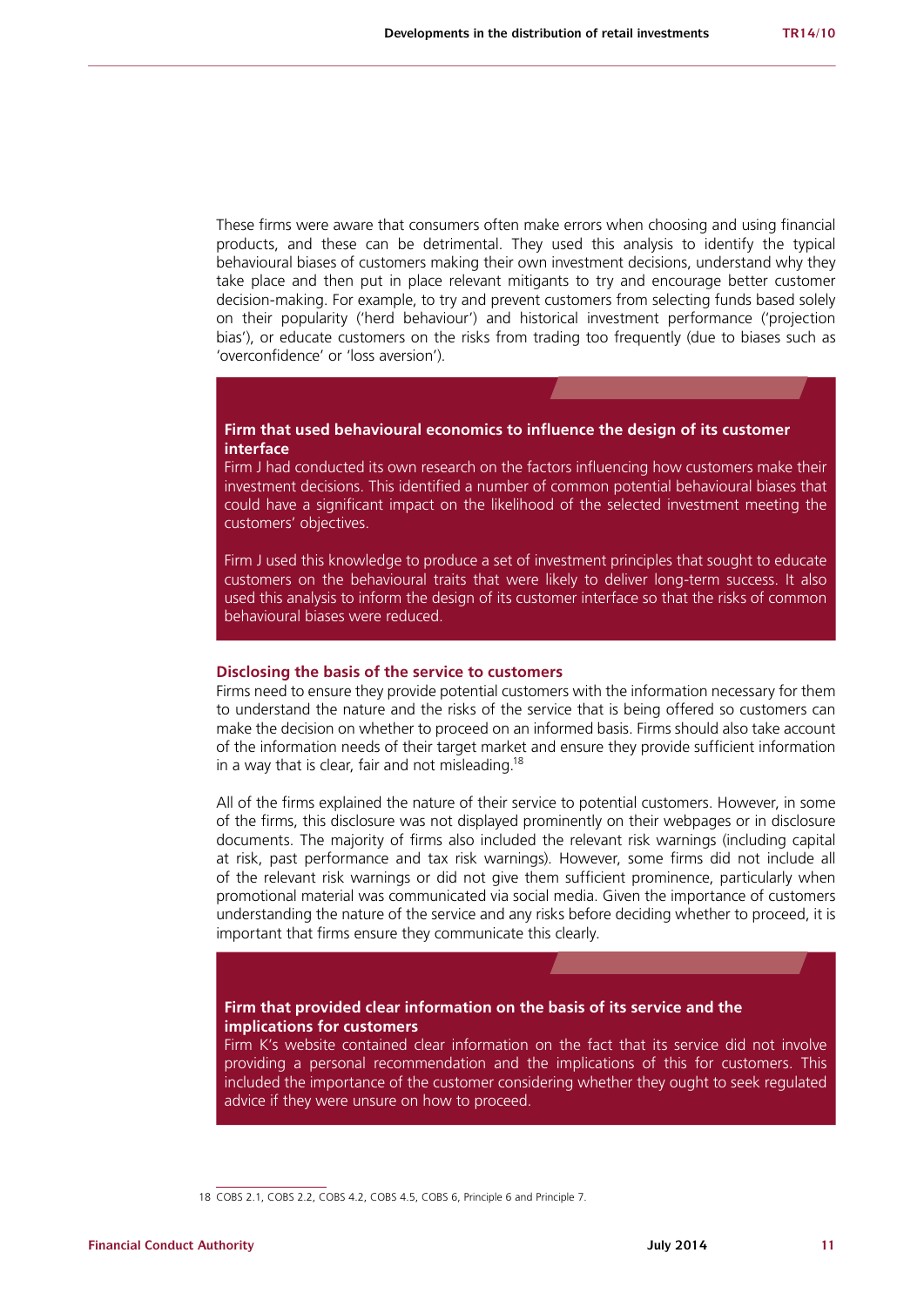The wider content on Firm K's website was consistent with the basis of this service. It made clear that the information was there to support the customer in making their own decisions on whether to invest and, if so, which investments to purchase.

#### **Supporting customer decision-making**

The majority of firms had identified the areas where their customers needed the most support in making their own investment decision. These tended to be generic financial planning, selecting an appropriate tax wrapper and selecting appropriate investment products. Firms sought to provide the support their customers needed in these areas in a number of ways that included:

- **• The production of relevant supporting information for customers on relevant areas**. For example, explaining the principles of good investing or the features of the different tax wrappers available.
- **• The provision of interactive tools for customers.** For example, a number of firms provided generic financial planning tools that supported customers in better understanding their investment objective and whether and how it was likely to be met by investing.
- **• The ability for customers to compare and assess potential investments products based on different criteria.**

### . **making Firm that provided customers with relevant information to support their decision-**

Firm L's analysis of its investor data identified that a sizeable proportion of its customers appeared not to be making full use of their ISA allowances when they were purchasing investments. Given the tax advantages of holding investments within an ISA, the firm was concerned that some customers were likely to be making sub-optimal decisions and decided to take action to try and reduce this potential risk.

The firm did two things. First, it reviewed how information on the use of ISAs was presented to customers during the investment purchase process. It decided that changes to the positioning and prominence of this information was more likely to bring it to a customer's attention and updated its website. Second, it updated its website so that a prominent warning appeared for customers who were about to purchase investments outside of its ISA wrapper. The warning contained a short description of the advantages of holding investments within an ISA and asked the customer to confirm whether they wished to continue or reconsider their decision.

However, it was clear that uncertainty on the boundary between sales that involve personal recommendations and those that do not was having a significant influence on the design of some firms' customer interfaces. Within these firms we were concerned that uncertainty regarding the application of the regulatory framework (or an overly cautious interpretation of how it applied) had led them to exclude information and/or tools that were likely to support customer decision-making or help reduce the impact of common behavioural biases (and thereby prompt better decisions). As a result, we have used these findings to inform the content of the guidance consultation clarifying the boundaries between retail investment services involving a personal recommendation and those that do not, and exploring the potential barriers to market development more generally.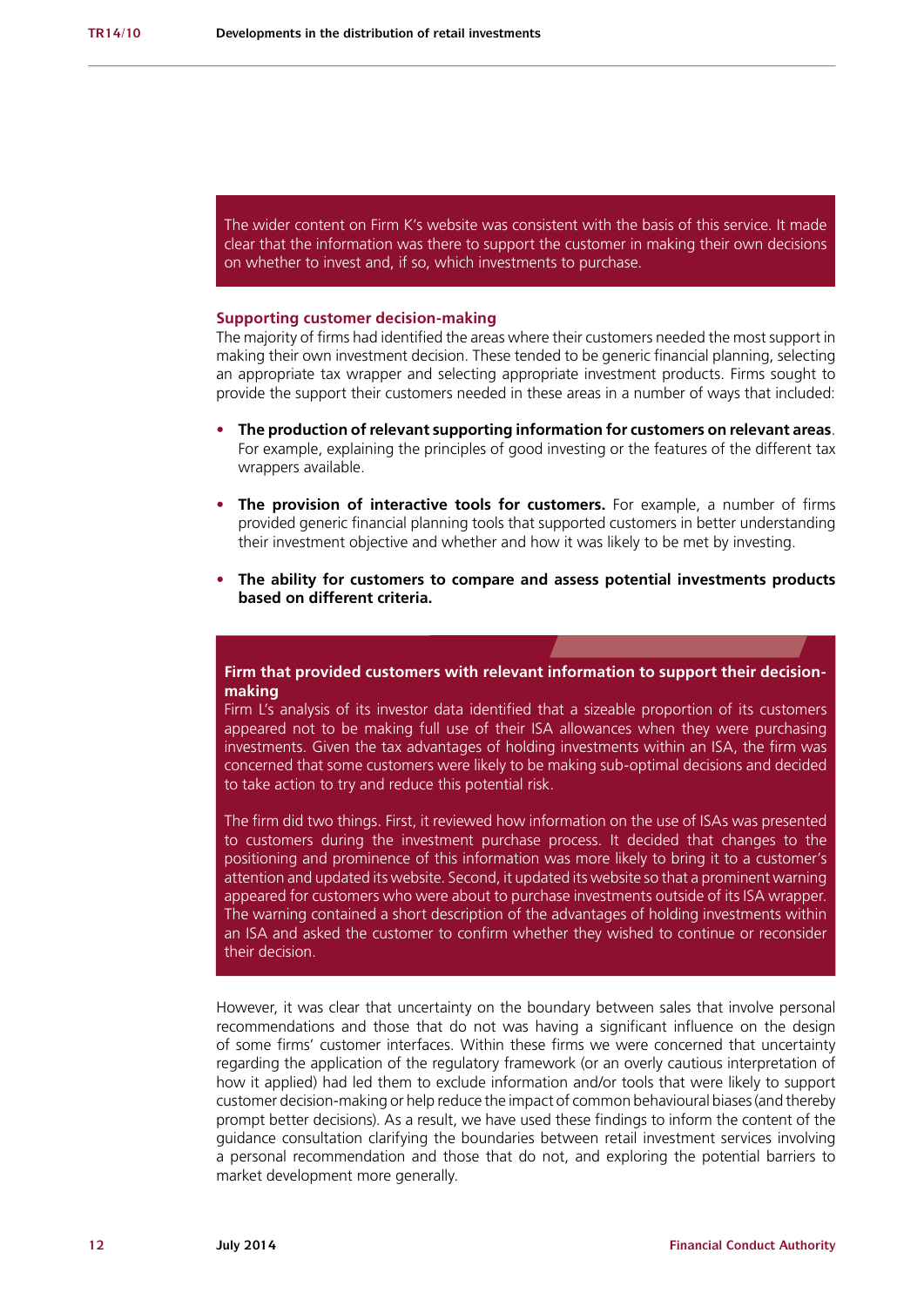#### **Mobile technology**

Some firms had developed, or were in the process of developing, software applications enabling customers to access account information from a mobile device and, in some firms, execute trades. As part of the design process, firms had considered how to meet the relevant regulatory requirements (including the disclosure of relevant information to customers) and how to mitigate the risks of poor customer outcomes from this increased, technology-driven functionality. For example, by designing bespoke webpages specifically for the presentational format of mobile devices and adding in extra safeguards to protect customers.

#### **Controls**

Firms need to have systems and controls in place to manage the specific risks posed by their service. They should also collect and review management information on the use of the service to monitor whether what is occurring in practice corresponds to what it was originally planned for and take action where necessary.<sup>19</sup> Where firms are not able to monitor the outcomes being delivered by their service, there is an increased risk of poor consumer outcomes going unnoticed.

All of the firms we visited produced management information on key metrics linked to their service. However, the quality of this management information, including its ability to identify the risk of poor customer outcomes, varied. The better firms had identified specific metrics that either on their own, or in combination, indicated the quality of the outcomes their service was delivering to customers. These metrics were tailored to reflect the risks of selling investment without a personal recommendation to their specific target market. Commonly used metrics included granular data on new sales (investment amount, products invested in, etc), customer profile data, cancellations, persistency, frequency of investment switching, customer contact data and complaints data.

#### . **Firm that developed management information to monitor the potential risks of its service**

During the development stage for its service, Firm M identified a number of metrics that would allow it to monitor whether it was delivering good customer outcomes and identify potential risks. For each metric it developed criteria to generate a 'traffic-light' (i.e. red/ amber/green) risk rating linked to that metric's impact on the outcome for its customers. It monitored this management information on a regular basis and conducted follow-up work where it identified potential issues.

Firms had also introduced systems and controls to monitor and mitigate key risks from their service, linked to the various stages of its developmental life-cycle. This included during the development of the service, its launch and its ongoing monitoring.

19 SYSC 3.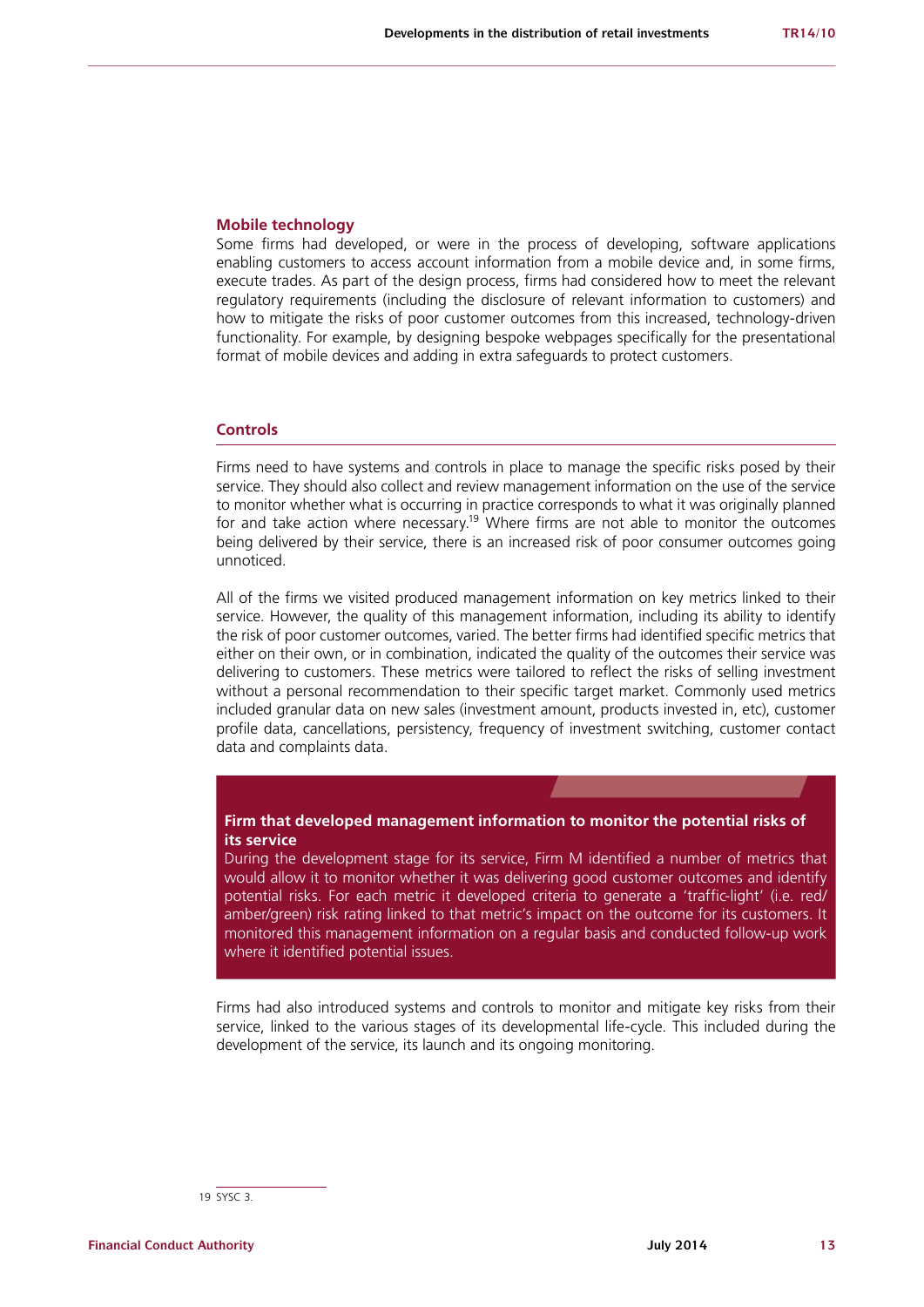### **Firm that managed the risk of its customer contact centre straying into the** . **provision of personal recommendations**

Firm O operated a customer contact centre with call handlers that supported customers by answering queries and placing transactions. The firm wanted to provide as much support and information for customers as possible but was also aware of the risk of call handlers accidentally straying into the provision of personal recommendations.

Firm O managed this risk in a number of ways. It provided call handlers with training on the regulatory framework, using real-life examples to highlight the areas where staff were able to provide information and support to customers, and the areas where they could not. It also recorded all calls and carried out regular call monitoring to check that call handlers were adhering to internal standards and to identify areas where further improvements to customer service could be made.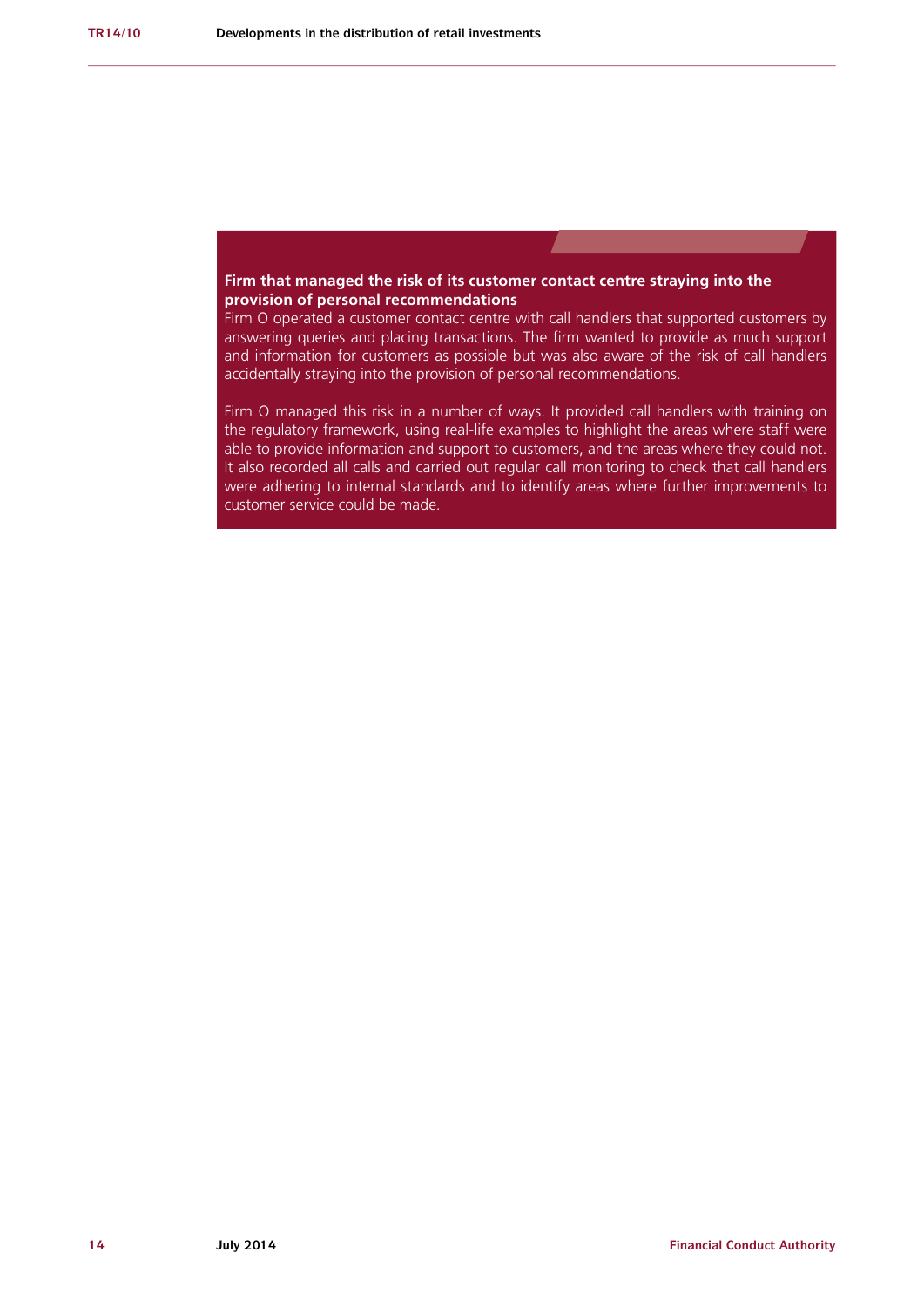# **3. Findings for simplified advice services**

The visits to firms and wider discussions with trade and industry bodies highlighted a number of issues that are influencing firms' decisions – particularly larger firms – not to develop simplified advice models. We therefore focused our attention on identifying these potential barriers and developing an understanding of firm concerns.

First, some firms are uncertain on the suitability standards for delivering personal recommendations online, particularly the necessary 'breadth' of the suitability requirements for advice on a focused scope. Firms suggested further clarification in this area would be helpful.

Second, firms are concerned that automated advice processes providing personal recommendations could result in systemic mis-selling if parts of the process produce unintended, unsuitable recommendations for certain groups of customers. This led many firms to include significant compliance and mis-selling liability costs within their business plans, limiting their commercial viability.

Third, firms are concerned that if they deliver simplified advice online using a contingent adviser charging model (where the customer receives a personal recommendation ahead of paying to implement the recommendation), their customers may decide to take the firm's personal recommendation and then transact it on an execution-only basis with a different firm. Firms believe that if they have an advice liability for these 'incomplete' transactions (which could be numerous), the risk premium they need to price into their business models challenges their commercial viability.

Finally, firms suggested that even if the FCA were able to clarify the issues above, they are still concerned with how complaints on simplified advice cases would be handled by the Financial Ombudsman Service (the ombudsman service). Now that the ombudsman service publishes ombudsman decisions, firms believe this could result in significant, focused activity by claims management companies.

These issues had led a number of major firms to conclude that simplified advice was not currently commercially viable. Some firms have opted to develop services where customers purchase investments without a personal recommendation instead.

In the firms we visited that offered simplified advice, we found that uncertainty regarding the regulatory requirements had led a number of them to operate with increased levels of pre and post-sale compliance oversight. It was therefore difficult to assess whether their underlying streamlined, simplified advice processes would consistently deliver suitable advice without this level of compliance support. In terms of the underlying process, we identified some concerns with the ability of firms to effectively exclude inappropriate customers (i.e. where their financial circumstances meant it was not suitable for them to invest) and/or the efficacy of firms' online risk profiling processes.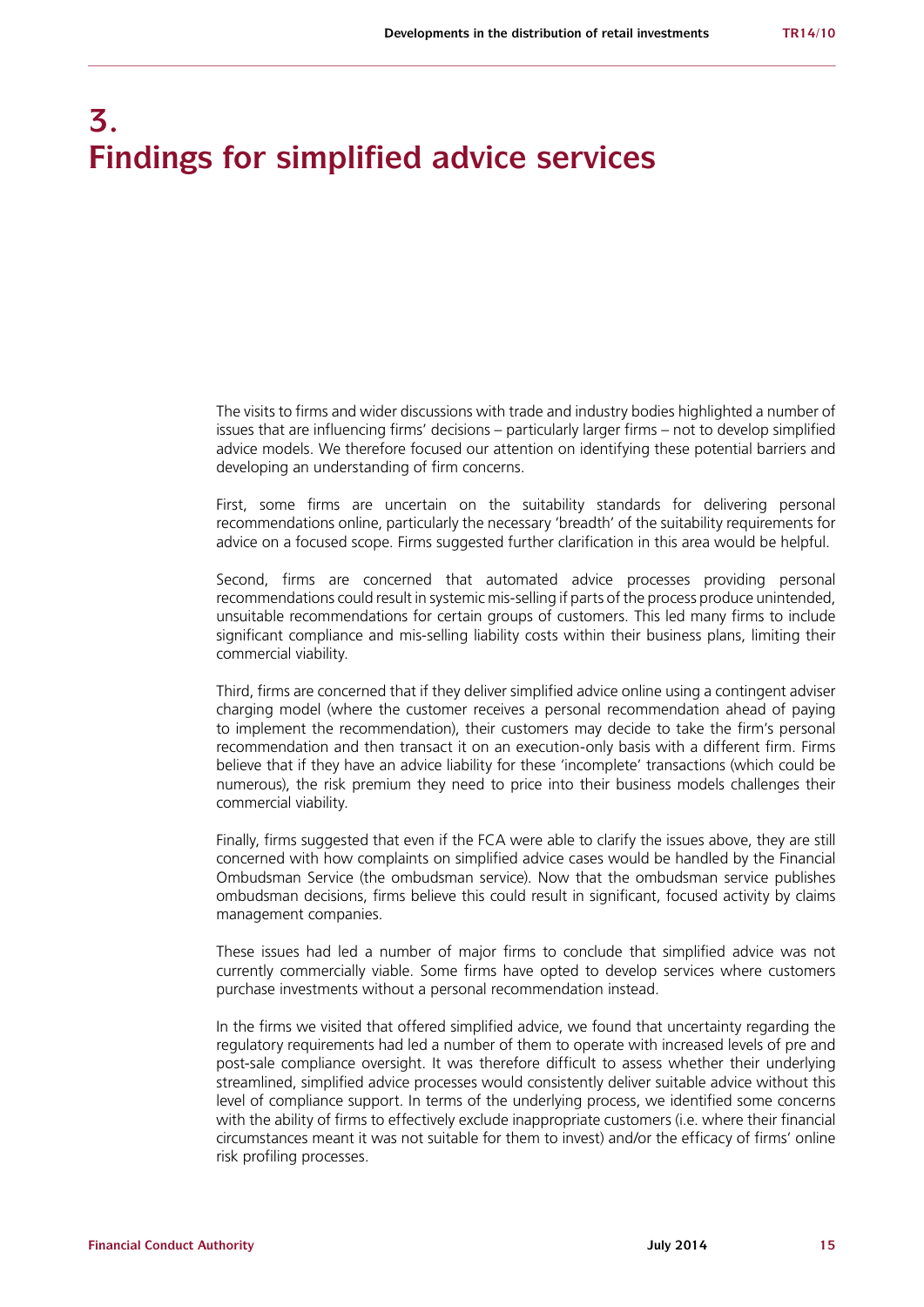These findings have been used to inform the guidance consultation we have published clarifying the regulatory boundaries between retail investment services involving a personal recommendation and those that do not, as well as identifying and exploring how we might tackle any regulatory barriers that prevent firms from designing simplified advice models.